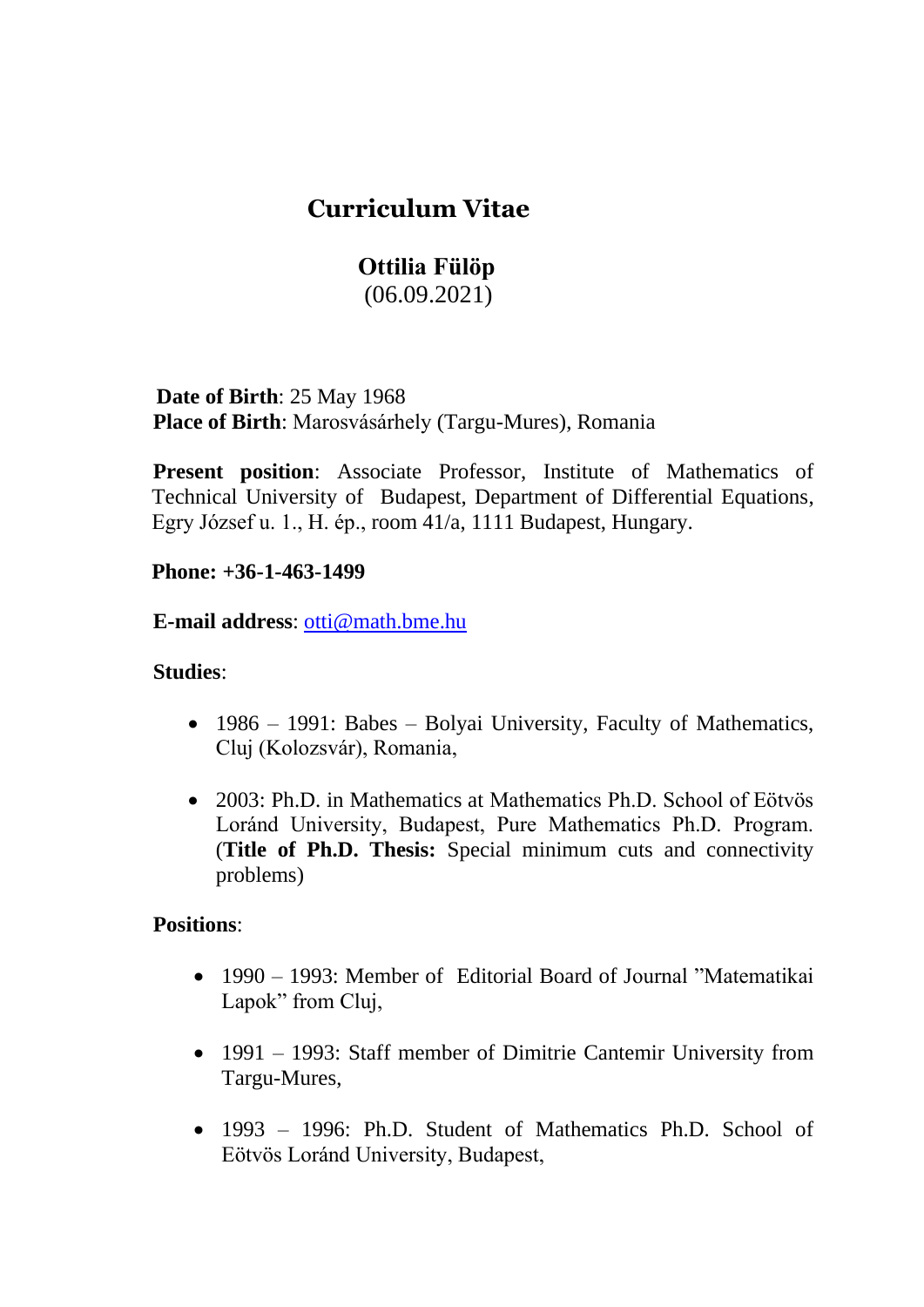- 1996 2011: Assistant Lecturer, later Assistant Professor at Institute of Mathematics of Technical University of Budapest, Department of Stochastics,
- 2011– 2018: Assistant Professor at Institute of Mathematics of Technical University of Budapest, Department of Differential Equations.
- 2018 present: Associate Professor at Institute of Mathematics of Technical University of Budapest, Department of Differential Equations.

#### **Research Interest**:

- Combinatorial Optimization, Graph Theory, Algorithms, Chirality problems, Network Theory
- 2001 2004: Member of Egerváry Research Group on Combinatorial Optimization (EGRES)

#### **Teaching undergraduates**:

- 1995 1996: Finite Mathematics and Operational Research seminars at Eötvös Loránd University of Budapest,
- 1996 present: Real Analysis, Vector Analysis, Linear Algebra and Differential Equations for engineering and economics students at Technical University of Budapest (teaching languages Hungarian and English).

#### **Conferences**:

- First Joint Conference on Modern Applied Mathematics, Ilieni/Illyefalva, Romania, June 12 – 17, 1995
- Tits Buildings and Related Geometries, Gent, Belgium, March 21 22, 1996
- Combinatorics' 96, Assisi, Italy, September 1996
- 8th Annual European Symposium, Saarbrücken Germany, September 5 – 8, 2000